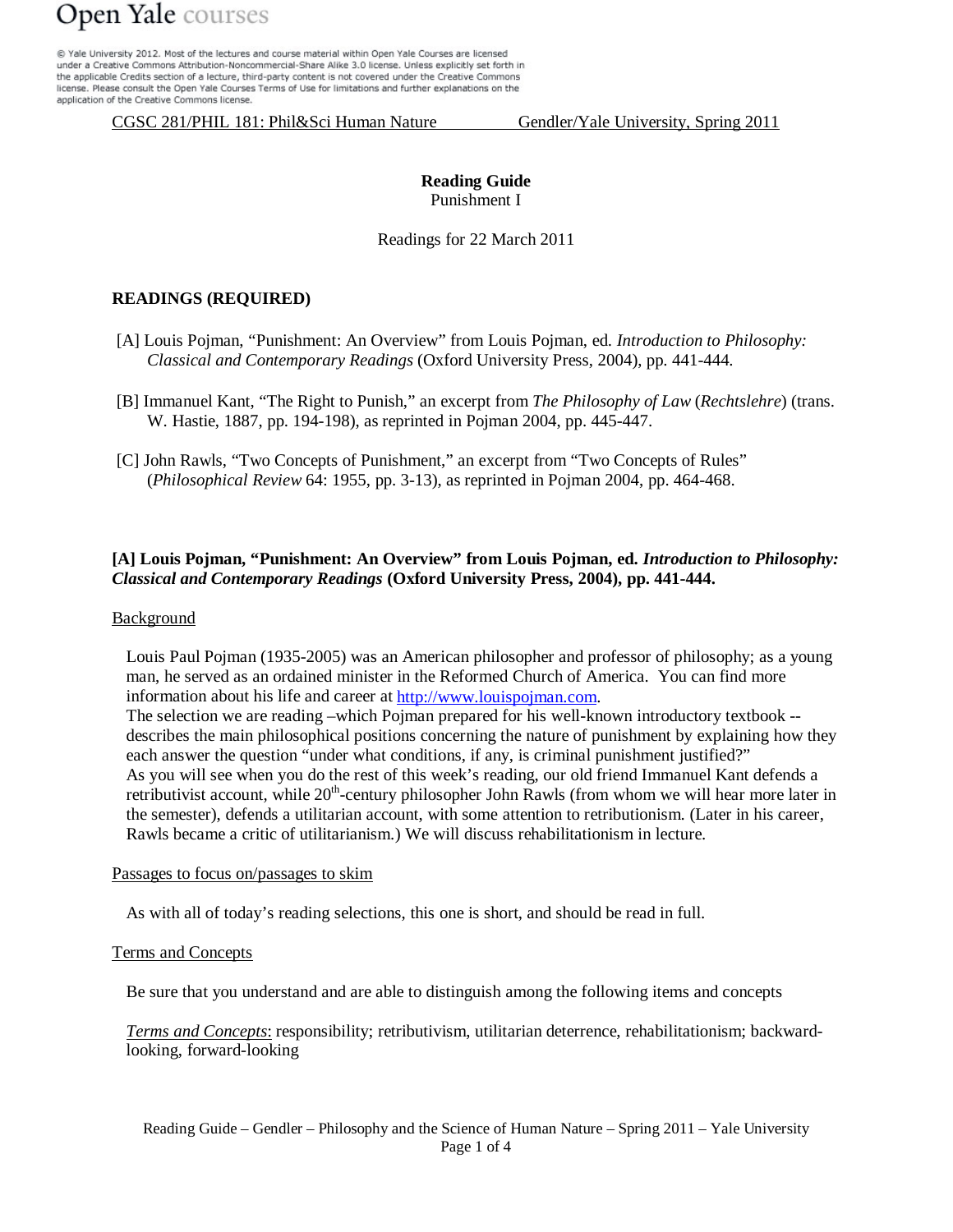@ Yale University 2012. Most of the lectures and course material within Open Yale Courses are licensed under a Creative Commons Attribution-Noncommercial-Share Alike 3.0 license. Unless explicitly set forth in the applicable Credits section of a lecture, third-party content is not covered under the Creative Commons license. Please consult the Open Yale Courses Terms of Use for limitations and further explanations on the application of the Creative Commons license.

#### Reading Questions

As you read through the selection, keep in mind the following questions:

- (1) What, according to Pojman, is the connection between responsibility on the one hand, and praise and blame on the other?
- (2) What are the five key components of the notion of "punishment," according to Pojman? Does Pojman's analysis fully capture the notion? (Is his list exhaustive? Overly-inclusive?)
- (3) What does it mean for a theory to be "backward looking" or "forward looking?"
- (4) How do the three major positions on the nature of the justification of punishment differ? What, if anything, do they agree on? (Remember that pairs of views may disagree with one another on some matters but agree on others.)

## **[B] Immanuel Kant, "The Right to Punish," an excerpt from** *The Philosophy of Law* **(***Rechtslehre***) (trans. W. Hastie, 1887, pp. 194-198), as reprinted in Pojman 2004, pp. 445-447.**

## Background

We have already read selections from the  $18<sup>th</sup>$  Century German philosopher Immanuel Kant (1724-1804), in particular, from his 1785 *Groundwork for the Metaphysics of Morals*. (For general background on Kant, see the reading guide for 22 February 2011.)

For this lecture, we are reading a selection from Kant's 1797 *Rechtslehre* – generally translated as the *Philosophy* (or *Doctrine*) *of Right* (or *Law*) -- in which some familiar concepts, notably categorical imperatives and rational agency, are applied to the notion of punishment. According to Kant, the penal law is a categorical imperative (p. 445): we have a perfect duty to uphold a system of criminal justice in which criminals are always given punishment of exactly the quality and quantity that they deserve. Otherwise, "justice would cease to be justice, if it were bartered away for any consideration whatever" (p. 446). (That is: the penal law is derivable as a perfect duty from the Categorical Imperative.)

So, on Kant's picture, even though criminals may not will their own punishment as such, their *rational selves* will that a system of laws exist in which the punishment for criminal acts is always carried out in exact proportion to the crime that is committed. His account of the justification of punishment is thus a "retributivist" one: criminal punishment is justified because the criminal deserves to be punished, for he has violated the principle of equality.

## Terms, Concepts and Examples

Be sure that you understand and are able to distinguish among the following terms and concepts, and that you understand the roles played by the following examples:

*Terms and Concepts*: public/private crime, base/violent crime; judicial/natural punishment; principle of equality; *jus taliones* (right of retaliation); categorical/hypothetical imperative

*Examples*: gaining medical knowledge by performing dangerous experiments on a criminal (p. 446), the disbanding of civil society and the execution of jailed murderers (pp. 446-7)

Reading Guide – Gendler – Philosophy and the Science of Human Nature – Spring 2011 – Yale University Page 2 of 4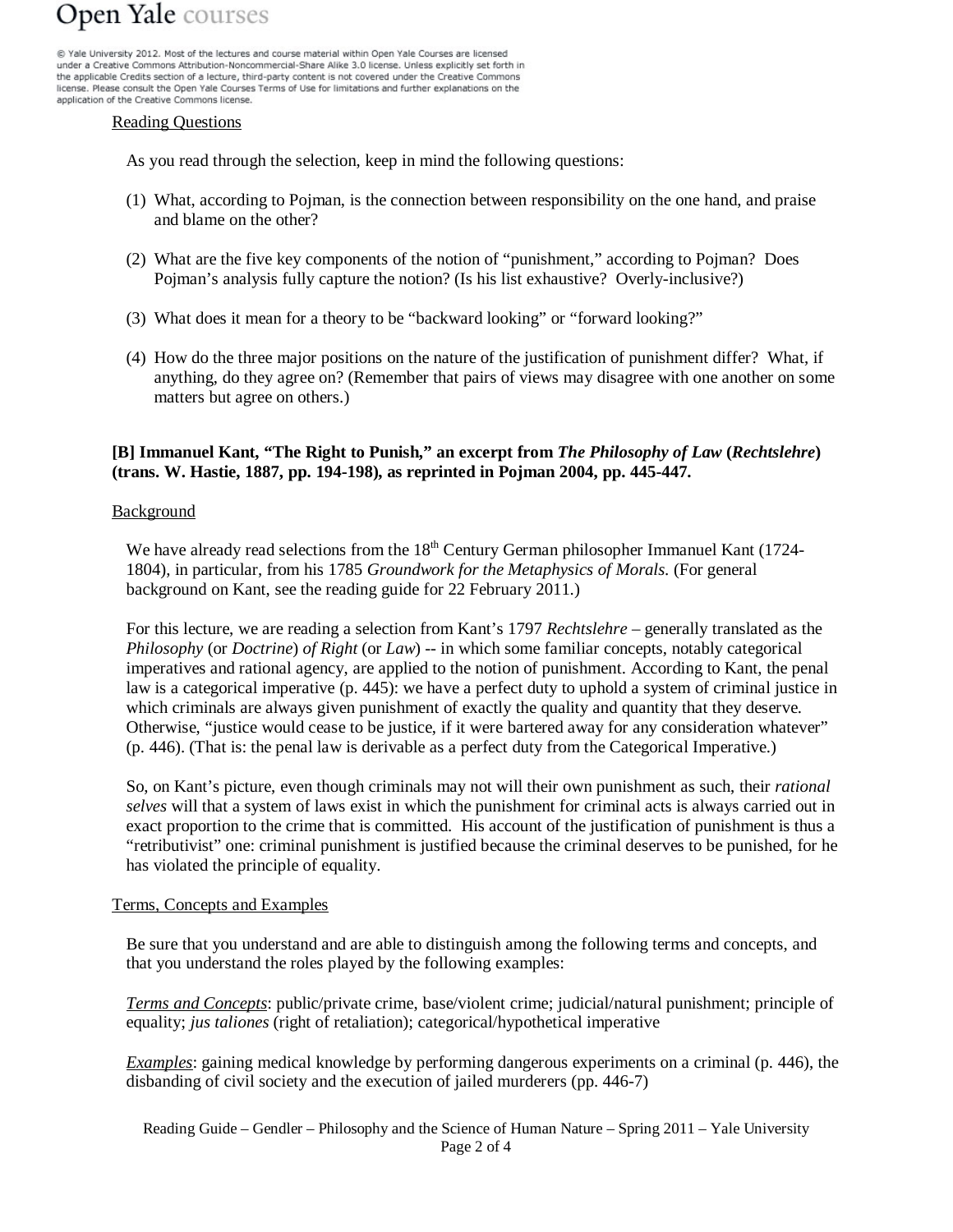@ Yale University 2012. Most of the lectures and course material within Open Yale Courses are licensed under a Creative Commons Attribution-Noncommercial-Share Alike 3.0 license. Unless explicitly set forth in the applicable Credits section of a lecture, third-party content is not covered under the Creative Commons license. Please consult the Open Yale Courses Terms of Use for limitations and further explanations on the application of the Creative Commons license.

#### Passages to focus on/passages to skim

As you know from your earlier readings, Kant is difficult to understand, but rewarding to study. Make sure to read this very brief selection carefully at least twice.

### Reading Questions:

- (1) What does Kant say is wrong with a utilitarian approach to the justification of punishment (pp. 445- 446)? How might a utilitarian respond to the example Kant uses in putting forward this objection? (You may find some thoughts about this in the Rawls selection below.)
- (2) What is the "principle of equality?" How does this principle figure in Kant's argument for the conclusion that crime tips the scale of justice such that punishment is required to bring it back into balance? Is this argument valid? Sound?
- (3) Why does Kant say that if members of a civil society resolved to disband and scatter themselves throughout the world, they must first execute all murderers in prison? How on his view would not doing so constitute a "public violation of justice?"
- (4) What are some empirical objections that could be raised in response to Kant's strong emphasis on the voluntary willing of wrongs by criminals? Given these objections, should we prefer some other theory of punishment?

## **[C] John Rawls, "Two Concepts of Punishment," an excerpt from "Two Concepts of Rules" (***Philosophical Review* **64: 1955, pp. 3-13), as reprinted in Pojman 2004, pp. 464-468.**

#### **Background**

John Rawls (1921-2002) was an American philosopher and leading figure in moral and political philosophy whose work also had an impact in other fields, such as economics and political science. For the bulk of his career, he held the James Bryant Conant University Professorship of Philosophy at Harvard University. Rawls is best-known for his enormously influential 1971 work *A Theory of Justice*, from which we will be reading selections later in the semester. Today our focus is on an excerpt from his much earlier work: the important paper "Two Concepts of Rules" (1955).

In this paper, Rawls shows how the distinction between justifying a practice and justifying an action falling under a practice can be put to work in defending a rule-utilitarian account of justice against some natural objections. In his later work, Rawls rejected utilitarianism as providing the correct approach to questions of social justice, but this paper constitutes an important defense of some aspects of the position.

#### Terms and Concepts

Be sure that you understand and are able to distinguish among the following items and concepts.

*Terms and Concepts:* justifying a practice/justifying a particular action falling under a practice; retributionism (note: this just means "retributivism," cf. Pojman above), utilitarianism; rule, practice; telishment